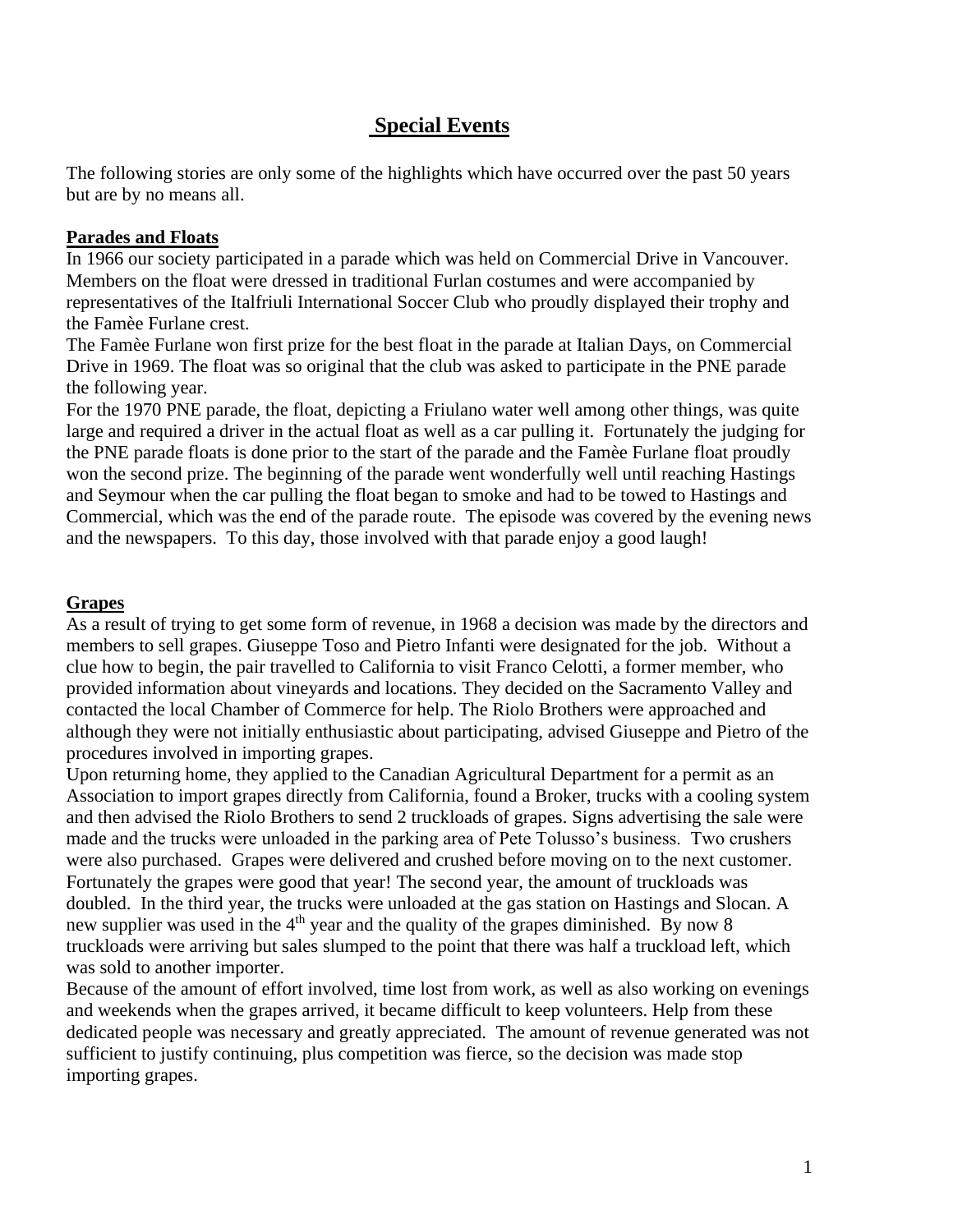## **Earthquake in Friuli**

In 1976 a catastrophic earthquake struck Friuli, claiming a large number of lives, causing a massive number of injuries and devastating amount of damage. The enormous task of reconstruction not only included new homes and businesses but also the painstaking work of rebuilding and restoring the many monuments destroyed during the earthquake. Where ever possible, original materials were used in the restorations.

A Special General Meeting was held during which there was unanimous approval to raise funds for the 'Friuli Relief Emergency Trust Fund'. With heartfelt empathy, our Society donated \$3000, raised through fund raising events including a very successful dinner. A representative from the Famèe Furlane of Vancouver was part of a delegation which traveled to Friuli to present the funds raised in Canada for the earthquake relief.

An unexpected benefit for Friuli of the reconstruction was the emergence of new industries, including a steel foundry, which is now one of the largest in Europe.

The Region of Friuli-Venezia-Giulia, in 1986, showed gratitude to the City of Vancouver for their contribution, by presenting a triptych (three panels) of mosaic reproductions from the Basilica of Aquilea. These are permanently displayed in the right wing of the Vancouver City Hall.

#### **Presentation in Udine**

In commemoration of the 1000<sup>th</sup> anniversary of the City of Udine in 1981, the Famèe Furlane and Friuli Nel Mondo each had a totem pole carved. MacMillan and Bloedel also generously donated a cross-section of a tree that was 1000 years old. Some of the members volunteered to preserve the cross-section before wrapping the perimeter in stainless steel binding prior to attaching the brass commemorative plaque stating from the 'Famèe Furlane di Vancouver'. The totem poles and cross-section were presented during the Congresso in Udine and subsequently placed in a park in that city.

# **Mostra Della Civilità Friulana**

The Mostra Della Civilità Friulana was an exhibit of panels of photographs of Friulano art, with emphasis on the history of the Furlan culture. Open to the public, it was displayed in 1984 at the Robson Square Media Center for almost two weeks.

# **Le Radici del Futuro**

Friuli Nel Mondo sponsored an exhibition to various cities around the world, of a series of panels depicting commerce, industry and tourism. After arriving in Vancouver from Australia in 2000, work was done under the guidance of two people sent by Friuli Nel Mondo, to build supports and panels in order to be able to display the exhibits. The exhibition was ceremoniously opened by the Italian Consul along with a representative from Friuli Nel Mondo and attended by invited dignitaries from various levels of government as well as our members. It was held in the upper hall of the Famèe Furlane and open to the general public from November  $7 - 11$ , 2000. On the last evening of the mostra, a "Taste of Friuli" was held in the small hall, which was thoroughly enjoyed by all who attended.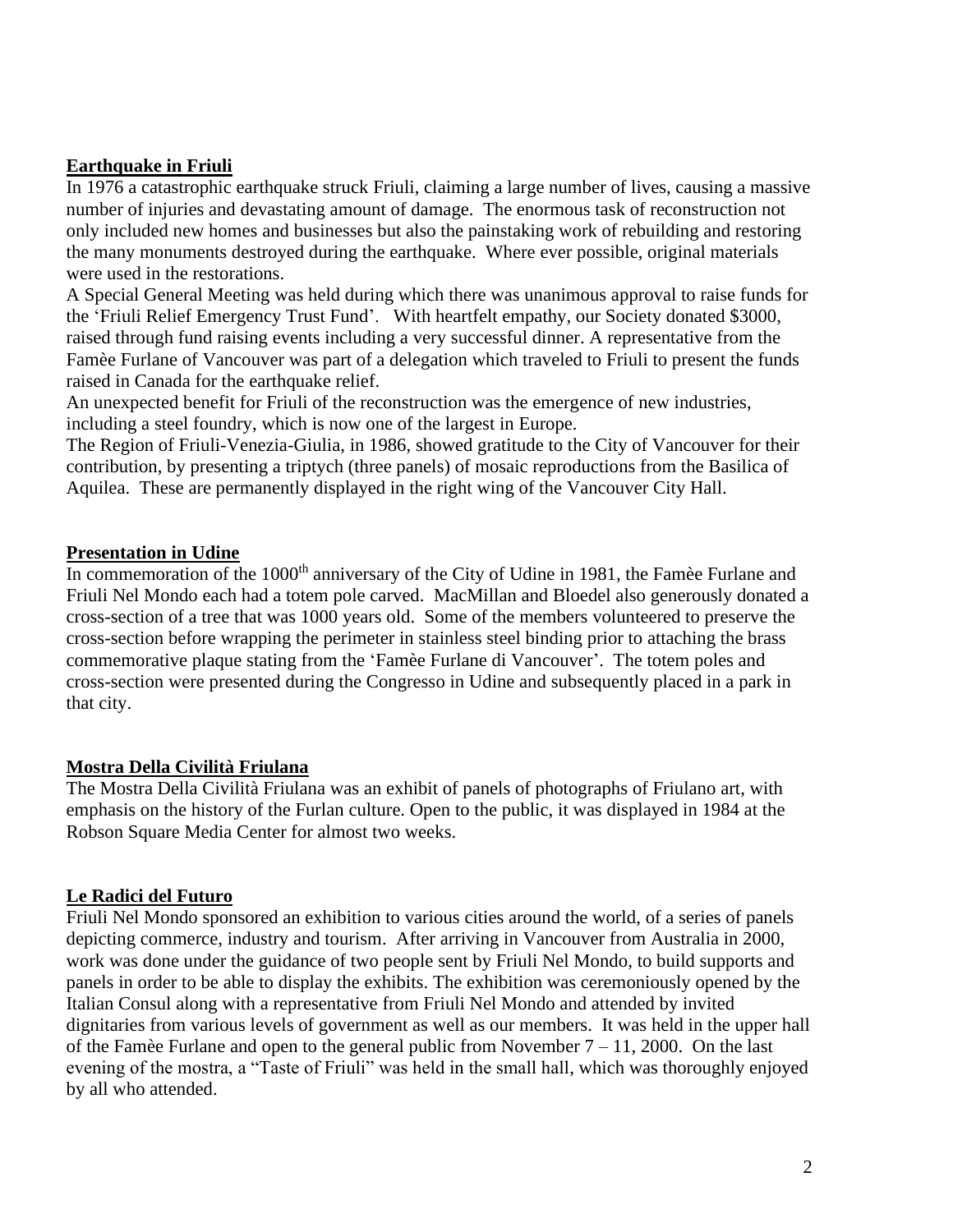#### **Congresses**

**The 1979 Congress was very successfully hosted by the Famèe Furlane of Vancouver. Approximately 400 Canadian participants attended, many of whom were first time visitors to the West Coast.**

**With this in mind, the Pre- Tour was a four day Rocky Mountain journey beginning in Calgary Alberta. The travellers not only thoroughly enjoyed visiting Banff, Lake Louise and other locations but also the amazing scenery in Western Canada.** 

**The weekend events which were held at the Italian Cultural Center began with registrations on Friday evening.** 

**Exhibitions featuring painters, artists and products from Friuli were displayed throughout the weekend. "Tessitura Carnica", a textile company, featured a large display of their products and by-products. The latest in chairs was on display by a chair manufacturer. Mr. Monassi, one of the leading designers and casters of coins in Friuli, displayed some of his work and featured a coin designed especially for the 1979 Congress.** 

**Saturday began with the Opening Ceremonies followed by workshops and lunch. The Gala Dinner was attended by more than 500 people who enjoyed a sumptuous meal followed by dancing.**

**Sunday began with a City Tour which provided participants the opportunity to discover some of the beautiful and interesting sites of Vancouver. In the afternoon, Father Bulfon beautifully celebrated Mass in Furlan. The final event of the day was the Cultural Evening, featuring the Famèe Furlane Balletto, Trio Pacai Band from Friuli (who also entertained at the Gala Dinner) as well as several other entertainers.**

**The Closing Ceremonies were held on Monday morning after which attendees bid farewell to old friends and new acquaintances. By all accounts, it was a wonderfully successful weekend! Special thanks to all the volunteers who worked so diligently to make this weekend so memorable.**

The Famèe Furlane of Vancouver proudly hosted the  $2004$  Congress on September  $3 - 6$ , which was well attended by approximately 450 people including visitors from across Canada, the US and Italy.

The four day Pre-Tour included Victoria and the southern part of Vancouver Island to Nanaimo then up to Whistler. According to reports from the people on the tour, everything was very enjoyable but Whistler was the highlight.

The Congress began on Friday, September 3<sup>rd</sup> at the Coast Plaza Hotel, Stanley Park, with registration, a wine and cheese reception and Jazz presentation.

Opening Ceremonies were held on Saturday morning, followed by 3 workshops and lunch. **On exhibit at the Hotel were among other things, works of art, beautifully made handicrafts and some antique items**. The Gala Dinner was held that evening at the Italian Cultural Center, where more than 500 people enjoyed the food, company and dancing.

A City Tour on Sunday included the Capilano Suspension Bridge and the UBC Museum of Anthropology as well as other city sights. Afternoon Mass in Furlan was celebrated at St. Helen's Church with Fr. Adelchi Bertoli officiating. The collection money was donated to a charity called Vanspec and gratefully received. Following the Mass, a "light dinner" was held at the Famèe Furlane Hall, which turned out to be one of the highlights of the Congress. Both the upper and